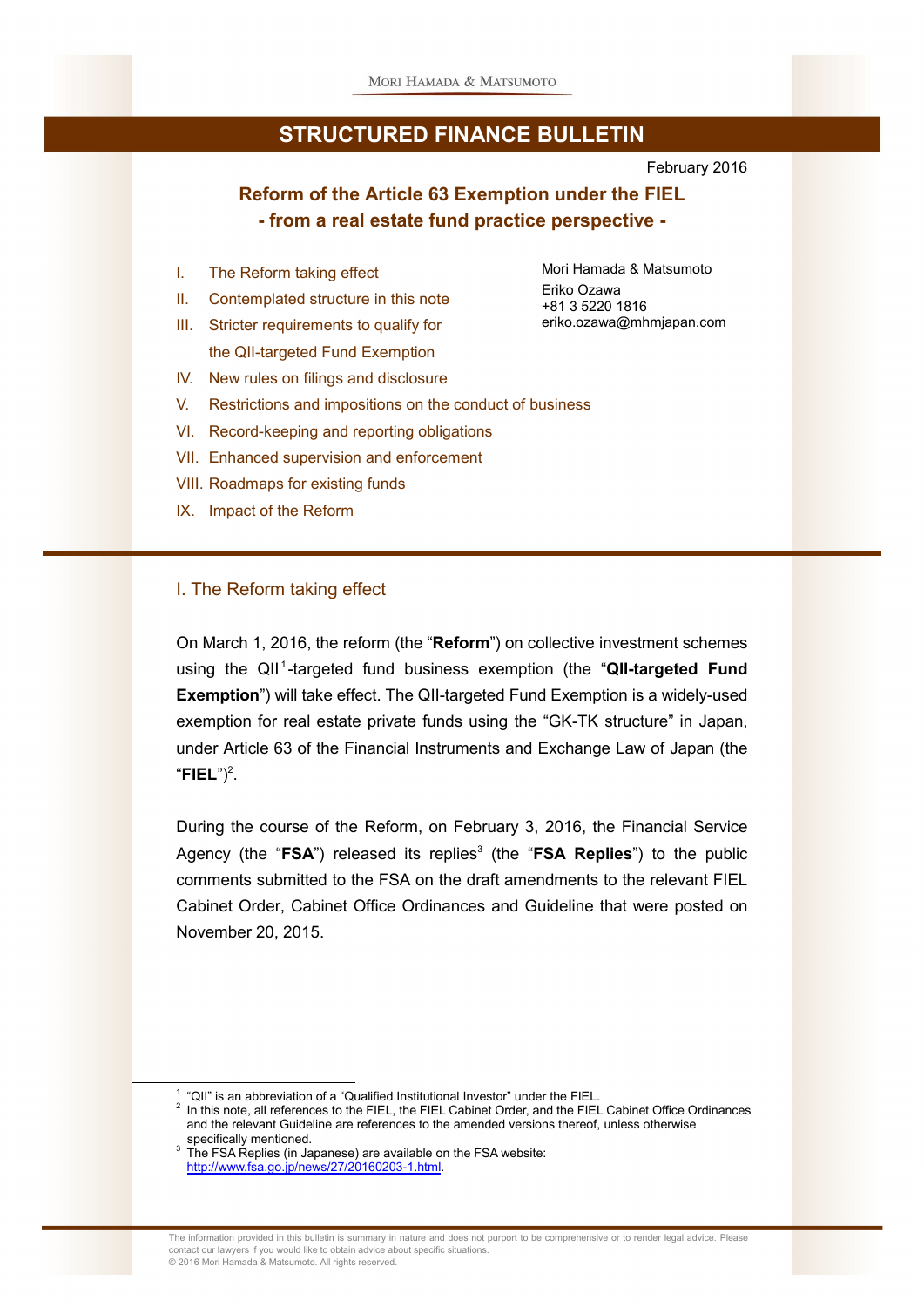The last page of this note contains a snapshot of the Reform. Broadly speaking, this Reform:

- $\checkmark$  limits the scope of investors permitted to invest in funds invoking the QII-targeted Fund Exemption;
- $\checkmark$  imposes additional requirements to qualify for the QII-targeted Fund Exemption;
- $\checkmark$  increased the necessary items and documents for the notification to avail of the QII-targeted Fund Exemption;
- $\checkmark$  requires certain disclosures regarding the business of QII-targeted Fund Operators;
- $\checkmark$  imposes further restrictions and impositions on the conduct of the business of QII-targeted Fund Operators; and
- $\checkmark$  enhances the powers of governmental agencies regulating QII-targeted Fund Operators.

This note sets out key points for industry players in the Japanese real estate fund practice, and provides a roadmap for existing funds to go through the Reform.

#### II. Contemplated structure in this note

Under the current practice, private real estate funds often use a GK-TK structure, where the fund takes the form of a GK (*godo kaisha*) and the GK manages the cash contributions of the TK investors by investing such contributions in trust beneficial interests in real estate. As long as the GK's business qualifies for the QII-targeted Fund Exemption, the GK, as the operator of such business (such operator, a "**QII-targeted Fund Operator**" and such business, "**QII-targeted Fund Business**") is allowed to operate an investment management business, just by filing a simple notification with the relevant local financial bureau, without being subjected to any registration requirement.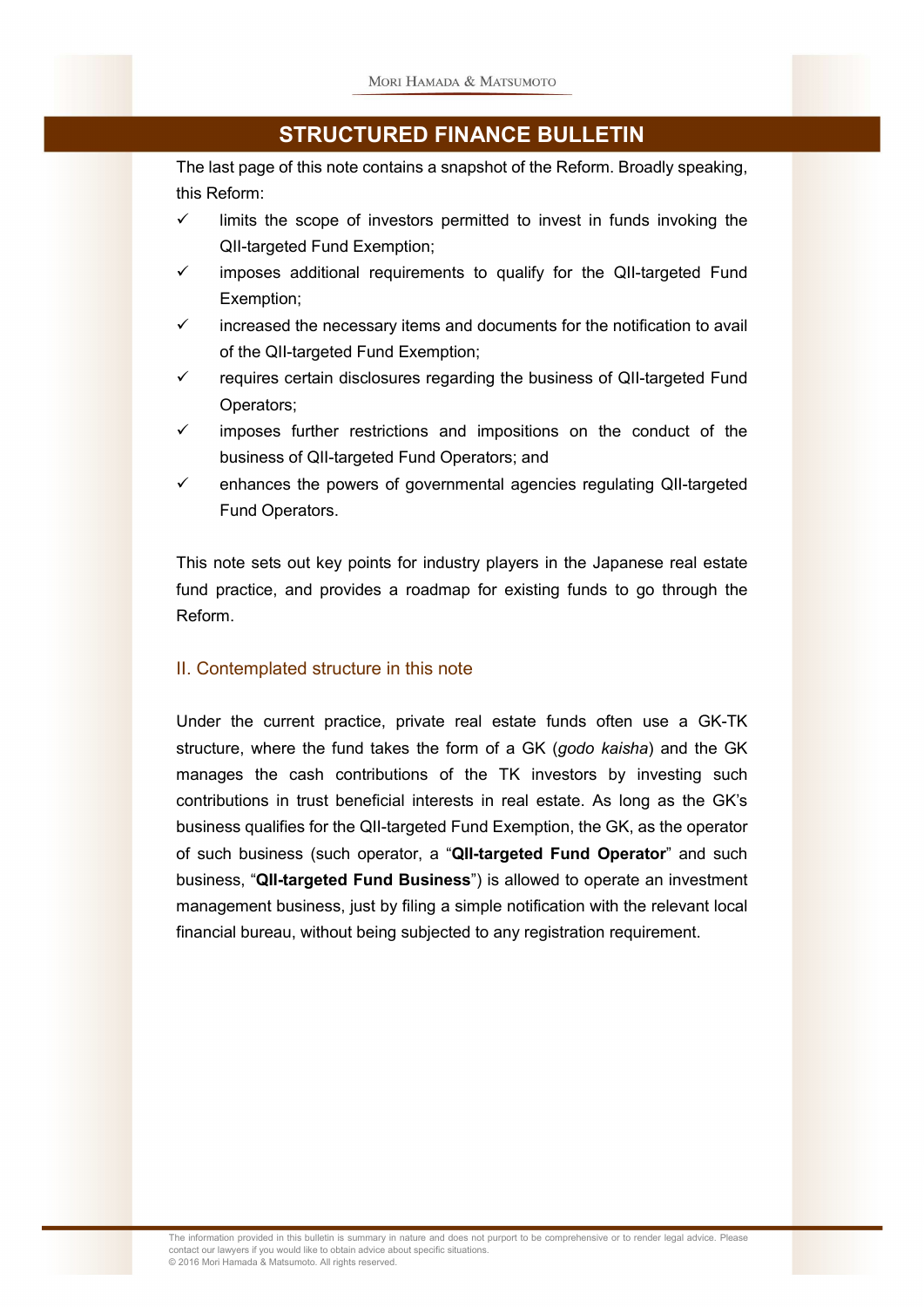To highlight the relevant key points for a vast majority of QII-targeted Fund Operators in the context of real estate funds, this note focuses on the points that will apply to the structure set out below:



This note assumes that:

- the GK will invoke the QII-targeted Fund Exemption for purposes of conducting an investment management business, but not for the private placement of TK contributions;
- the GK will not use the so-called "venture fund exemption" under Article 17-12, Paragraph 2 of the FIEL; and
- none of the TK investors will use the venture fund exemption.

### III. Stricter requirements to qualify for the QII-targeted Fund Exemption

## 1. The scope of "non-QII" investors that can invest in QII-targeted Fund Operators will be limited

The current FIEL does not limit the scope of non-QII investors that can invest in QII-targeted Fund Operators as long as the number of non-QII investors in one QII-targeted Fund Business does not exceed 49. After the Reform, however, the scope of non-QII investors that may invest in a QII-targeted Fund Business will be limited to the persons or entities listed in **Chart 1** below (a "**Permitted Non-QII**").

The non-QII investor must be a Permitted Non-QII at the time the private placement was offered to that person.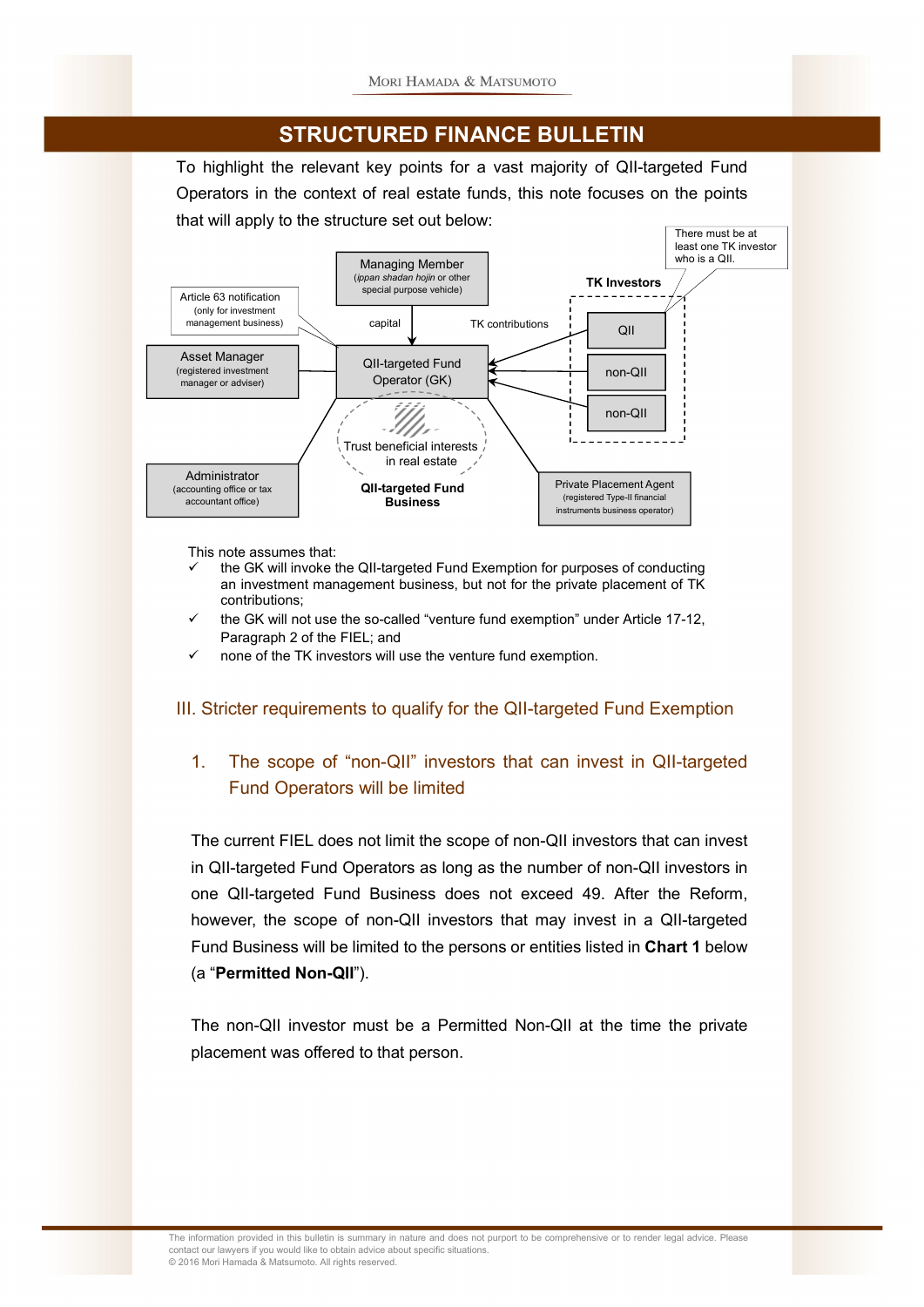

4 The FSA Replies, No. 38

F

Please

refer to i<br>2

5 The FSA Replies, No. 42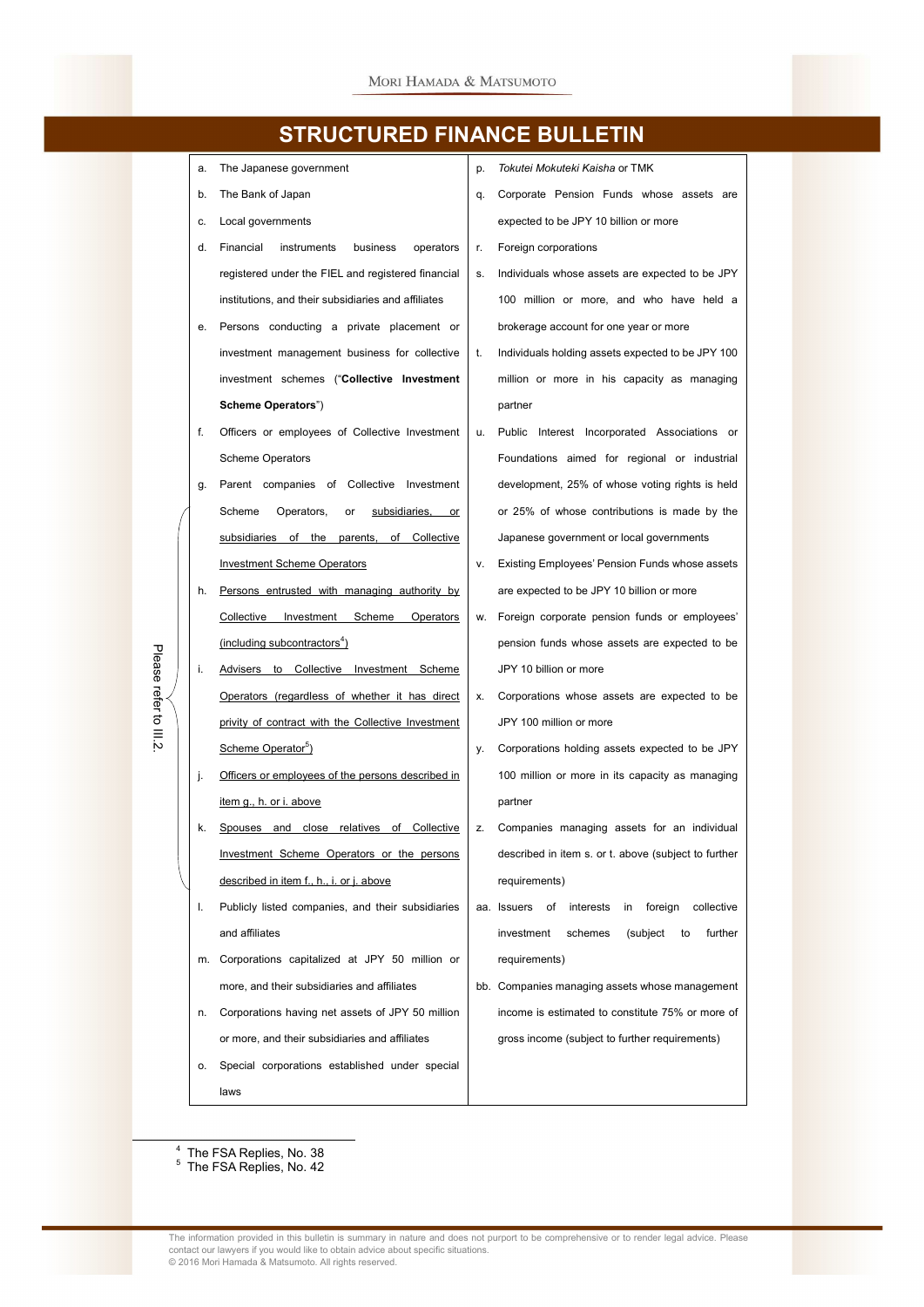2. New requirements regarding investor composition (the "**Investor Composition** Requirement")

After the Reform, the QII-targeted Fund Exemption will not be available if:

- all the QII TK investors are Japanese Investment Business Limited Partnerships (*toshi jigyo yugen sekinin kumiai*) and none of these partnerships have assets under management (minus borrowings) that are estimated to be at least JPY 500 million; or
- 50% or more of the total TK contributions is funded by the persons who fall under any categories g. to k. in Chart 1 (except a QII, a person who falls under any category in Chart 1 (except categories f. through k.), and officers, employees and parent companies of the QII-targeted Fund Operator).

#### 3. Disqualified persons

After the Reform, certain persons will be disqualified from invoking the QII-targeted Fund Exemption. Among others, a foreign corporation which has not appointed a Japanese resident as a representative in Japan cannot become a QII-targeted Fund Operator.

#### IV. New rules on filings and disclosure

L

1. Additional information and accompanying documents for new notification form

The information to be provided by a QII-targeted Fund Operator in the notification to be filed with the relevant authority (the "**Form 20 Notification**") now includes the outline of the business<sup>6</sup> and the names and the number of all the TK investors that are QIIs.

An amendment notification must be filed with respect to any change in the information set out in a Form 20 Notification.

<sup>6</sup> According to FSA Reply No. 288 and the sample entries in the Form 20 Notification, an outline of the fundamental investment policy and strategy, such as the type and location of primary investment target properties (*e.g.*, commercial facilities, office buildings, residential properties, hotels or logistics facilities) must be set out in the Form 20 Notification.

The information provided in this bulletin is summary in nature and does not purport to be comprehensive or to render legal advice. Please contact our lawyers if you would like to obtain advice about specific situations. © 2016 Mori Hamada & Matsumoto. All rights reserved.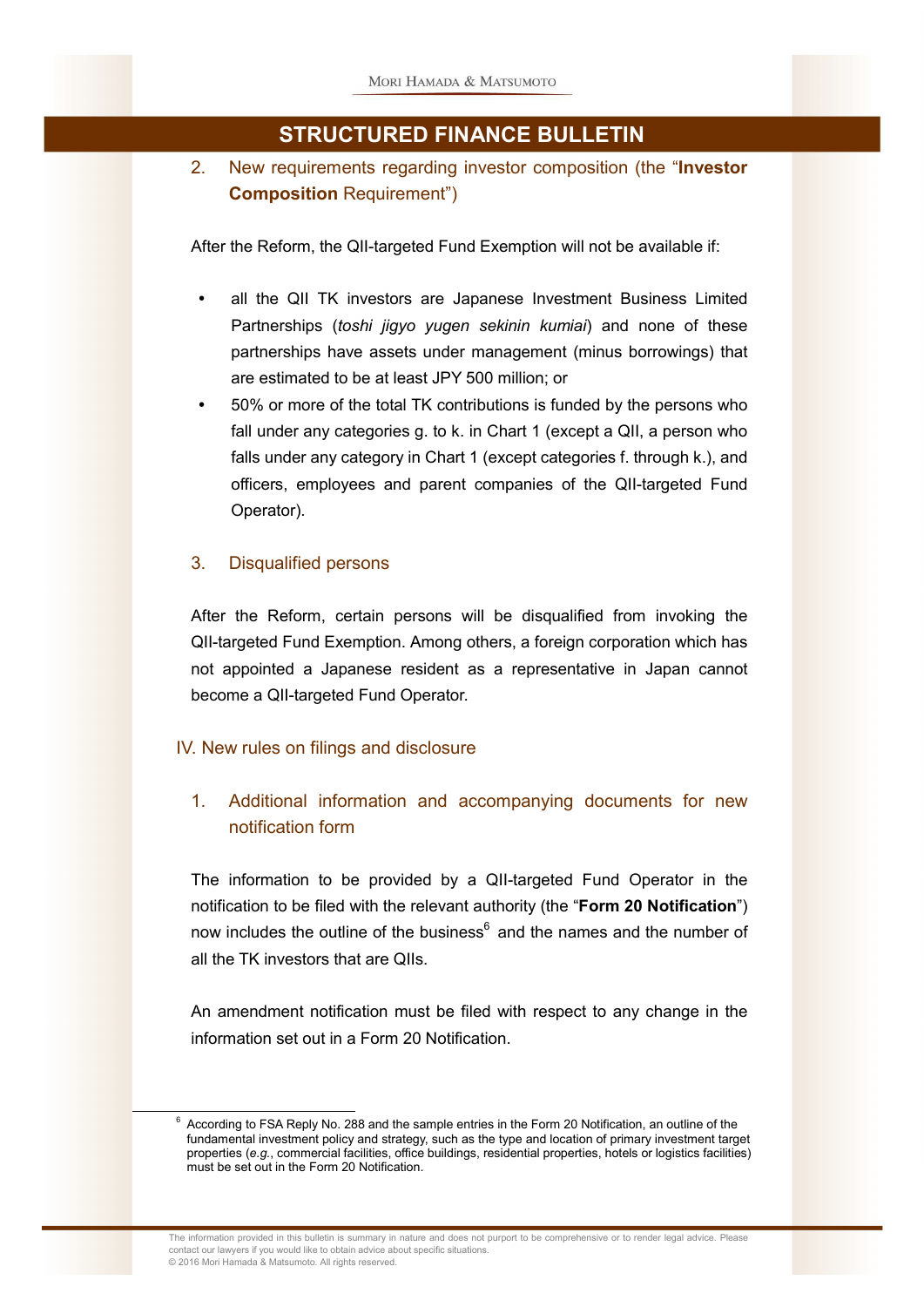Supporting documents or certificates must be filed to prove that the QII-targeted Fund Business fulfills the Investor Composition Requirement.

## 2. The authority will publicly disclose certain portions of the Form 20 **Notification**

Within one year and six months starting March 1, 2016, the authority will commence the public disclosure of certain information in the Form 20 Notification.

Among others, the outline of the business and the number of TK investors that are QIIs will be publicly disclosed. The names of the TK investors will not be disclosed.

## 3. Each QII-targeted Fund Operator must make certain portions of the Form 20 Notification available to the public promptly upon the filing

Promptly after the filing of a Form 20 Notification, each QII-targeted Fund Operator must make available to the public certain information set out in the Form 20 Notification through public inspection or the Internet. The scope of the information to be disclosed to the public is the same as the scope of information to be disclosed by the authority (*See* 2. above).

Unlike the disclosure to be made by the authority, there is no grace period for complying with this requirement.

### V. Restrictions and impositions on the conduct of business

Under the current FIEL regime, QII-targeted Fund Operators are subject to only two restrictions on the conduct of business. However, after the Reform, QII-targeted Fund Operators will be subject to certain restrictions and impositions on the conduct of its business as listed below, which will be similar to those imposed on financial instruments business operators registered under the FIEL.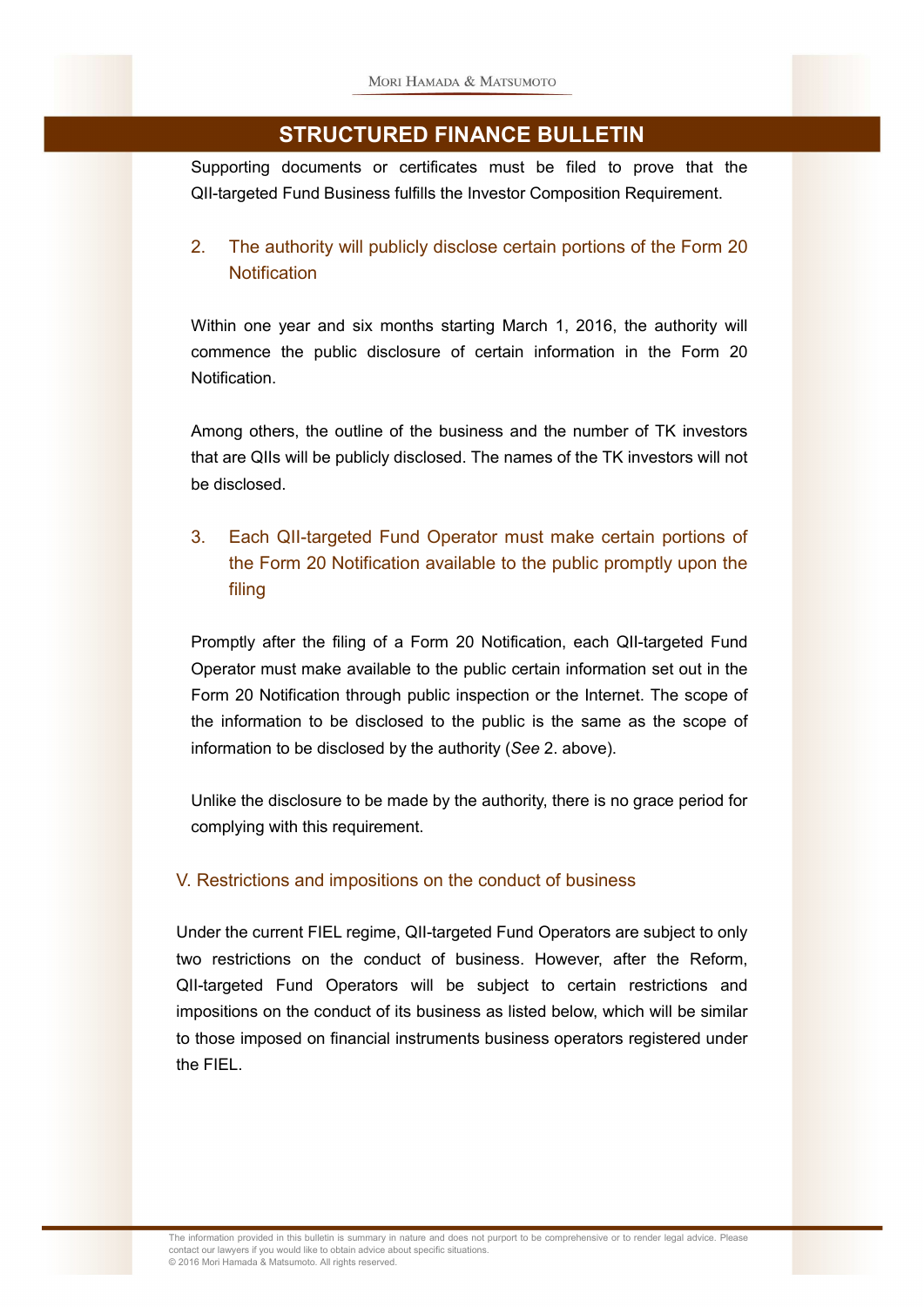Restrictions that were applicable to QII-targeted Fund Operators even prior to the Reform:

- $\checkmark$  prohibition on false explanation
- $\checkmark$  prohibition on compensation for losses

Restrictions that will be applicable to QII-targeted Fund Operators after the Reform:

- $\checkmark$  duty of good faith to customers
- $\checkmark$  prohibition on name-lending
- prohibition on providing investors with conclusive evaluations
- prohibition on certain activities defined in the Cabinet Office **Ordinance**
- prohibition on certain business operation
- prohibition on transactions where separate management of contributed funds is not secured
- $\checkmark$  prohibition on offerings where money is misappropriated
- $\checkmark$  fiduciary duty and duty of care of a good manager
- $\checkmark$  prohibition on transactions that would harm investors' interests
- $\checkmark$  obligation to manage the fund's assets separately from other assets
- $\checkmark$  restrictions on advertising\*
- $\checkmark$  delivery of documents prior to or upon execution of contracts\*
- $\checkmark$  principles of suitability\*
- delivery of an investment management report\*

\* The items with asterisks will not apply to QII-targeted Fund Operators in relation to TK investors that are sophisticated investors (*i.e.*, specified investors (*tokutei toshika*) under the FIEL).

Given that these restrictions are now applicable to QII-targeted Fund Operators, they will be also subject to a broad range of provisions in the reformed Guideline, such as those requiring each Fund Operator to have an adequate system to procure a proper level of internal controls. Typically, however, it is not realistic for a QII-targeted Fund Operator in a GK-TK structure to procure such internal controls because it is usually a special purpose vehicle without any human resources. In this respect, FSA Reply No. 507 clarified that the reformed Guideline recognizes that certain QII-targeted Fund Operators are special purpose vehicles with an independent director but no employees, and engage the services of competent investment advisers or managers and administrators (in a nutshell, these QII-targeted Fund Operators function similarly as a *Tokutei Mokuteki Kaisha* or TMK).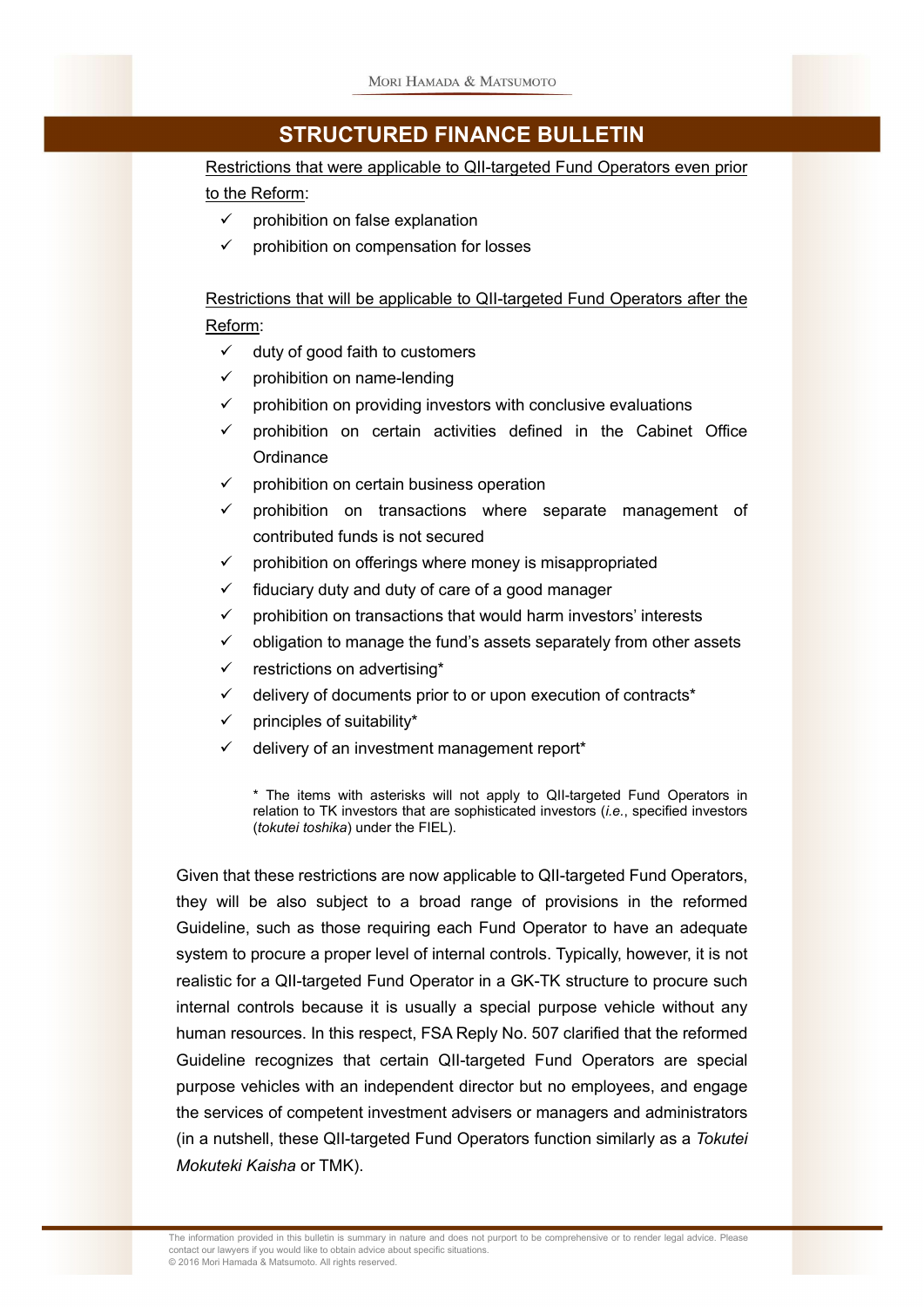VI. Record-keeping and reporting obligations

### 1. Record-keeping obligation

The Reform will require QII-targeted Fund Operators to prepare and keep certain books and records. Such book-keeping obligations are similar to those applicable to registered investment managers.

FSA Replies No. 405 to 407 clarify that QII-targeted Fund Operators are allowed to outsource book-keeping work to a third party .

### 2. Obligation to submit an annual business report

The Reform will also require QII-targeted Fund Operators to prepare and submit a business report for each fiscal year within three months after the end of the fiscal year.

#### 3. Obligation to make an explanatory booklet available to the public

After the Reform, QII-targeted Fund Operators must prepare an explanatory booklet (which is effectively an excerpt of the annual business report) for each fiscal year and make it available to the public, through public inspection or the Internet, for one year starting on the day after the four-month period that follows the end of the fiscal year.

### 4. Additional items requiring notification

The Reform will expand the list of items requiring notification. Among others, if there is any change in the articles of incorporation of a QII-targeted Fund Operator or it becomes subject to a lawsuit or mediation, this information must be reported to the authority through a notification.

#### VII. Enhanced supervision and enforcement

The Reform will broadly enhance the power of the regulators to supervise, and take enforcement measures over, QII-targeted Fund Operators. In particular, note that: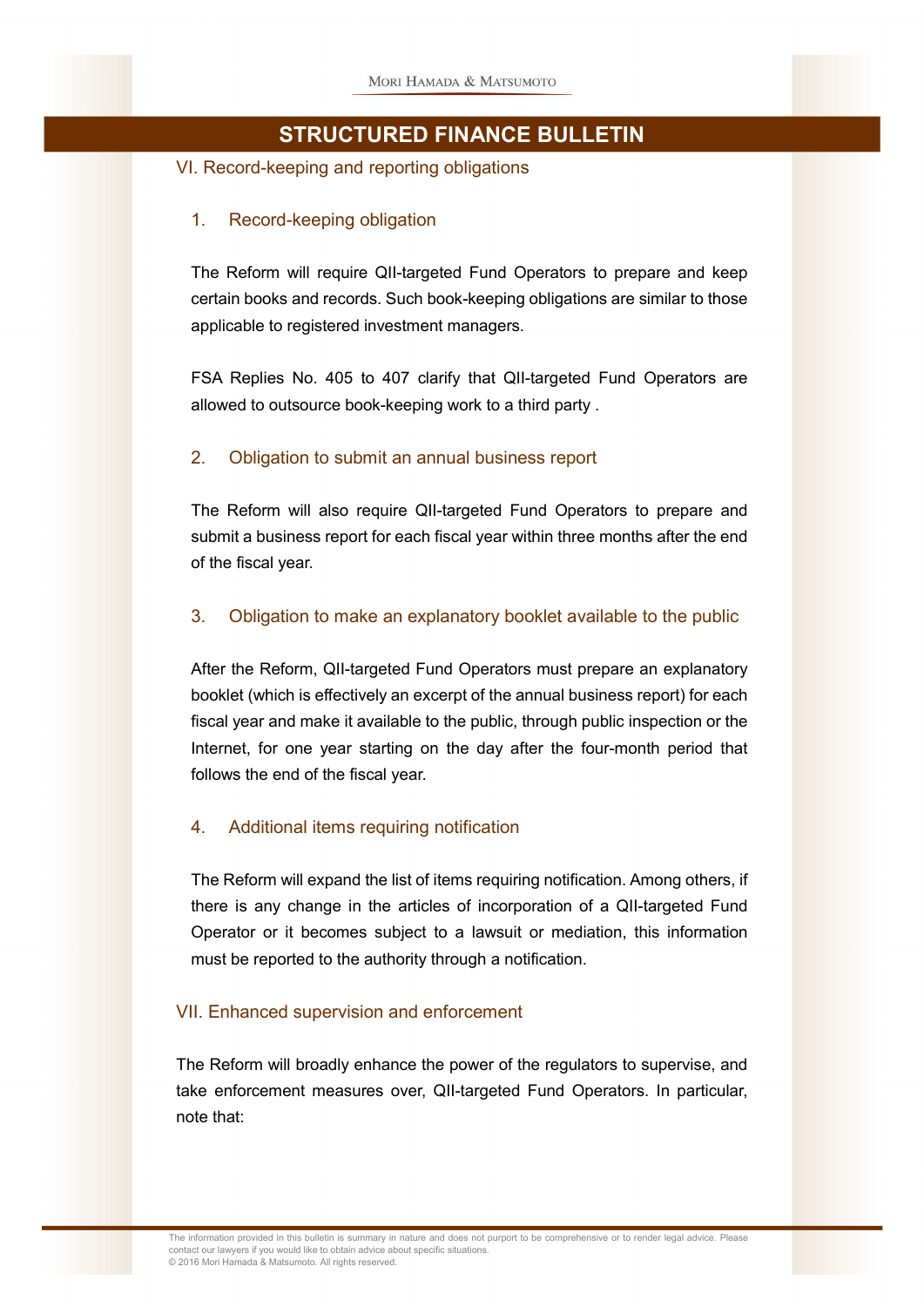- Not only QII-targeted Fund Operators, but also its business partners could be subject to the reporting requirements or on-site inspection; and
- QII-targeted Fund Operators could be subject to a business improvement order or business suspension order.

#### VIII. Roadmaps for existing funds

The Reform provides for certain transitional measures for existing QII-targeted Fund Operators. Based on such transitional measures, the roadmap to comply with the Reform is outlined below:

| Prior to or upon the | <b>Basic principle:</b>                                                       |
|----------------------|-------------------------------------------------------------------------------|
| Reform taking effect | Each existing QII-targeted Fund Operator can continue its on-going            |
| on March 1, 2016     | QII-targeted Fund Business, unless it starts soliciting offers to make        |
|                      | additional TK contributions on or after March 1, 2016.                        |
|                      | To comply with stricter restrictions and impositions on the conduct of        |
|                      | its business (See V. above):                                                  |
|                      | Make sure that the Fund Operator has engaged a proper asset<br>✓              |
|                      | manager and administrator and the scope of their work is                      |
|                      | sufficient to comply with those restrictions and impositions;                 |
|                      | Look out for those restrictions and impositions at all times going<br>✓       |
|                      | forward. In this regard, confirm if the TK investors are                      |
|                      | sophisticated investors (specified investors under the FIEL) and,             |
|                      | if yes, some impositions may not apply; and                                   |
|                      | $\checkmark$ Check what steps the Fund Operator should take in order to treat |
|                      | the TK investors as sophisticated investors.                                  |
|                      | To comply with the record-keeping and reporting obligations                   |
|                      | (See VI.1. above):                                                            |
|                      | $\checkmark$ Make sure that the scope of work by the asset manager or         |
|                      | administrator covers the necessary record-keeping and reporting               |
|                      | services.                                                                     |
|                      | From the fiscal year starting on or after March 1, 2016 and thereafter        |
|                      | (See VI.2. and VI.3. above):                                                  |
|                      | $\checkmark$ Prepare and submit an annual business report; and                |
|                      | Prepare and make available to the public an explanatory booklet.              |
|                      | If there is any change in the articles of incorporation, or any               |
|                      | other notification event arises (See VI.4. above):                            |
|                      | $\checkmark$ File a notification of the change.                               |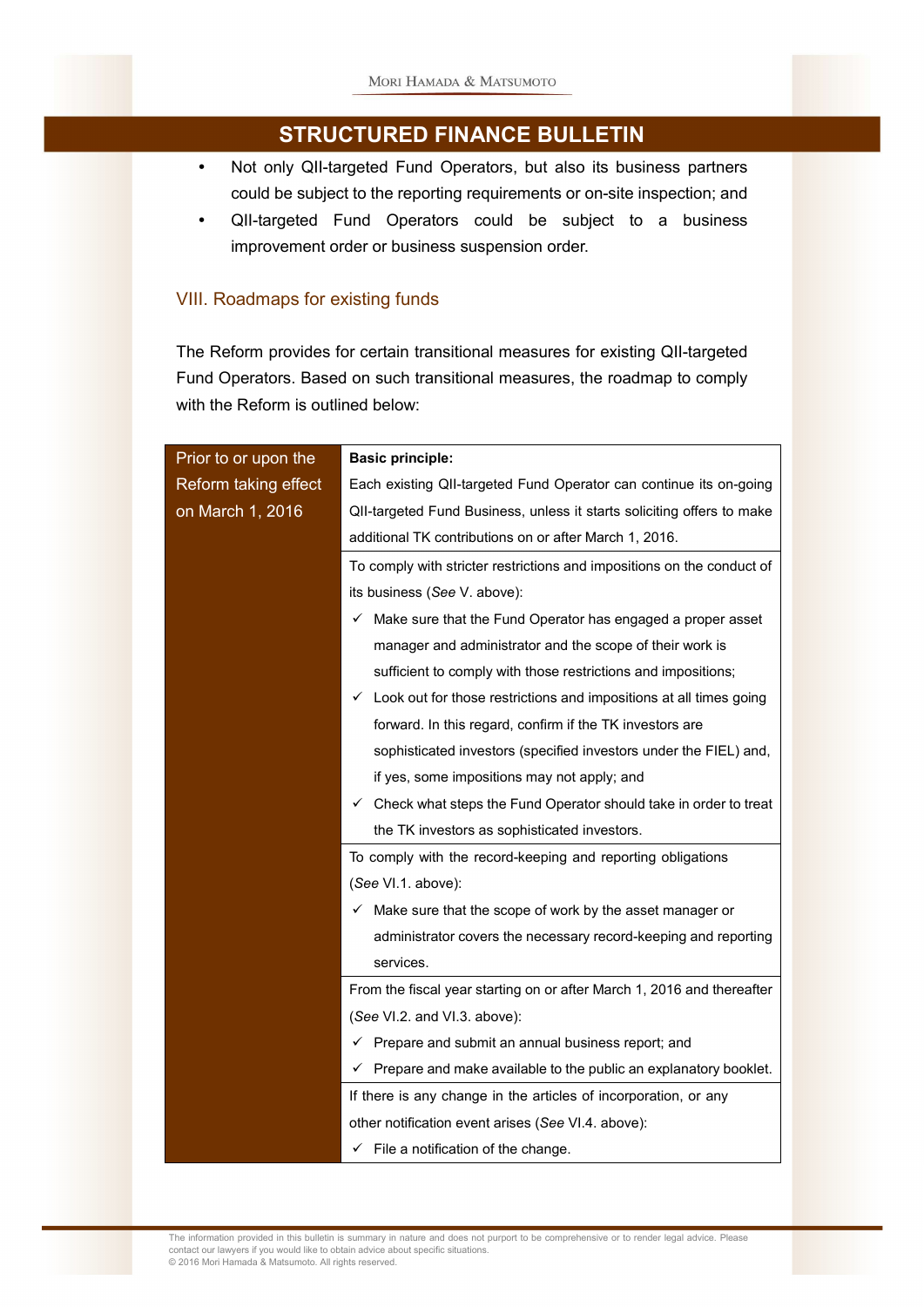| Within 6 months      | File a new Form 20 Notification setting out all additional             |
|----------------------|------------------------------------------------------------------------|
| starting March 1,    | information, together with the required accompanying                   |
| 2016                 | documents (See IV.1. above).                                           |
|                      | Then, promptly after filing the new Form 20 Notification, make         |
|                      | available to the public certain information set out in the Form        |
|                      | 20 Notification.                                                       |
| If the Fund Operator | Make sure that (See III. above):                                       |
| starts soliciting    | All target investors will be either a QII or Permitted Non-QII;        |
| additional TK        | There will be at least one QII TK investor that is not a Japanese<br>✓ |
| contributions on or  | Investment Business Partnership with assets under                      |
| after March 1, 2016  | management below the minimum requirement; and                          |
|                      | The TK contributions funded by certain closely-related non-QII<br>✓    |
|                      | investors should not constitute 50% or more of the total TK            |
|                      | contributions.                                                         |

#### IX. Impact of the Reform

It is true that the Reform will make it more difficult and complicated to implement the QII-targeted Fund Exemption. However, considering the current real estate fund practice, it should be rare for the Reform to impose critical impediments to setting up or maintaining a GK-TK structure using the QII-targeted Fund Exemption. We expect that most players will become accustomed to complying with the new requirements for the exemption in a fairly short period of time.

On the other hand, given that the compliance with the QII-targeted Fund Exemption will be an added burden, some players may reconsider using a GK-TK structure or a TMK structure by weighing various factors inherent to each structure.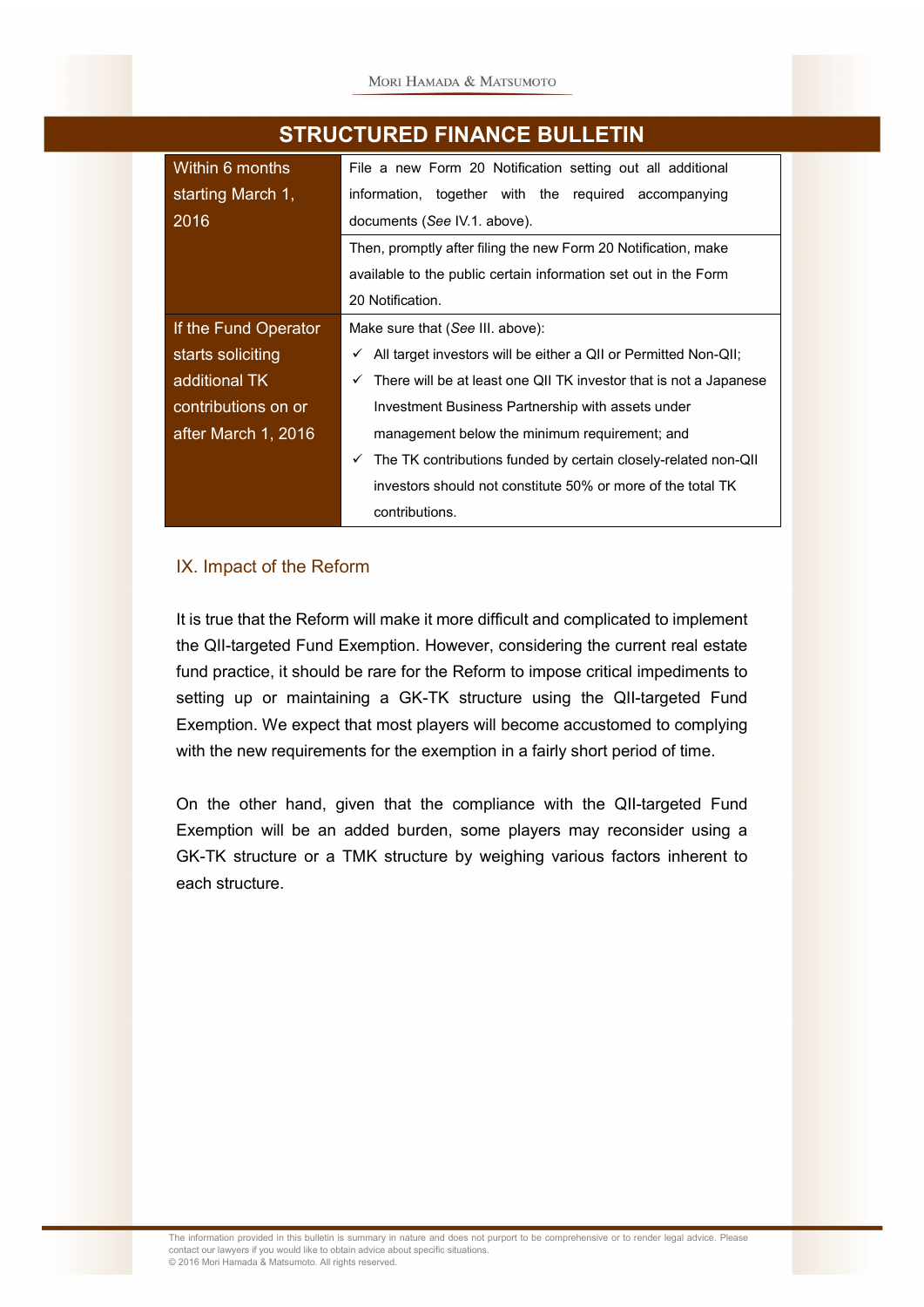#### **Snapshot of the Reform**

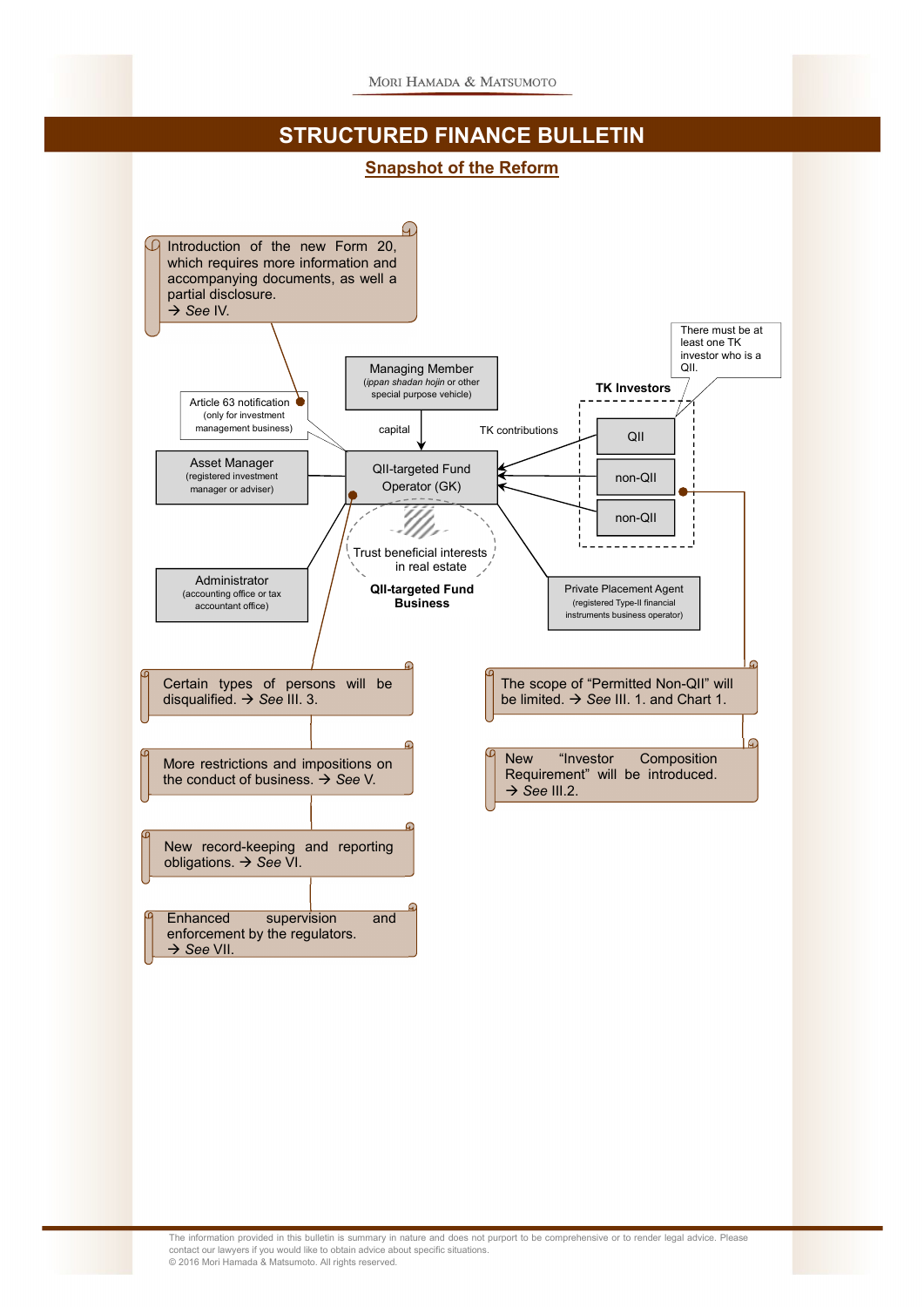#### **NEWS**

 $\triangleright$  Chambers Asia 2016

Chambers Asia 2016 recognized 33 of our lawyers in the practice areas named below:

- Banking & Finance Satoko Kuwabara, Masanori Sato, Takahiro Kobayashi, Hiroki Aoyama
- Banking & Finance: Financial Services Regulation Toru Ishiguro
- Capital Markets Toru Ishiguro, Satoshi Nakamura, Katsumasa Suzuki
- Capital Markets: Securitisation & Derivatives Masanori Sato, Eriko

## Ozawa

- Capital Markets: J-REITs Yasuhiko Fujitsu, Taro Omoto
- Competition/Antitrust Harumichi Uchida, Kenji Ito, Hideki Utsunomiya, Tsuyoshi Ikeda
- Corporate/M&A Satoshi Kawai, Shin Kikuchi, Satoko Kuwabara, Hajime Tanahashi, Tomohiro Tsuchiya, Gaku Ishiwata, Atsushi Oishi, Yuto Matsumura, Takayuki Kihira, Yoshihiro Kojima
- Dispute Resolution Junichi Tobimatsu, Mugi Sekido
- Employment Chisako Takaya, Taichi Arai
- Insurance Masakazu Masujima
- Intellectual Property Yutaka Miyoshi
- Investment Funds Yasuzo Takeno, Ken Miura, Nobuharu Onishi
- Projects & Energy Takahiro Kobayashi
- Real Estate Eriko Ozawa
- Restructuring/Insolvency Soichiro Fujiwara
- Tax Atsushi Oishi

For more information, please refer to the Chambers' website (www.chambersandpartners.com/guide/asia/8).

 $\triangleright$  Firm selected as a shortlisted law firm in the category of "Japan" (Domestic law advisers)" in Chambers Asia-Pacific Awards 2016 Mori Hamada & Matsumoto was selected as a shortlisted law firms in the category of "Japan (Domestic law advisers)" in Chambers Asia-Pacific Awards 2016.